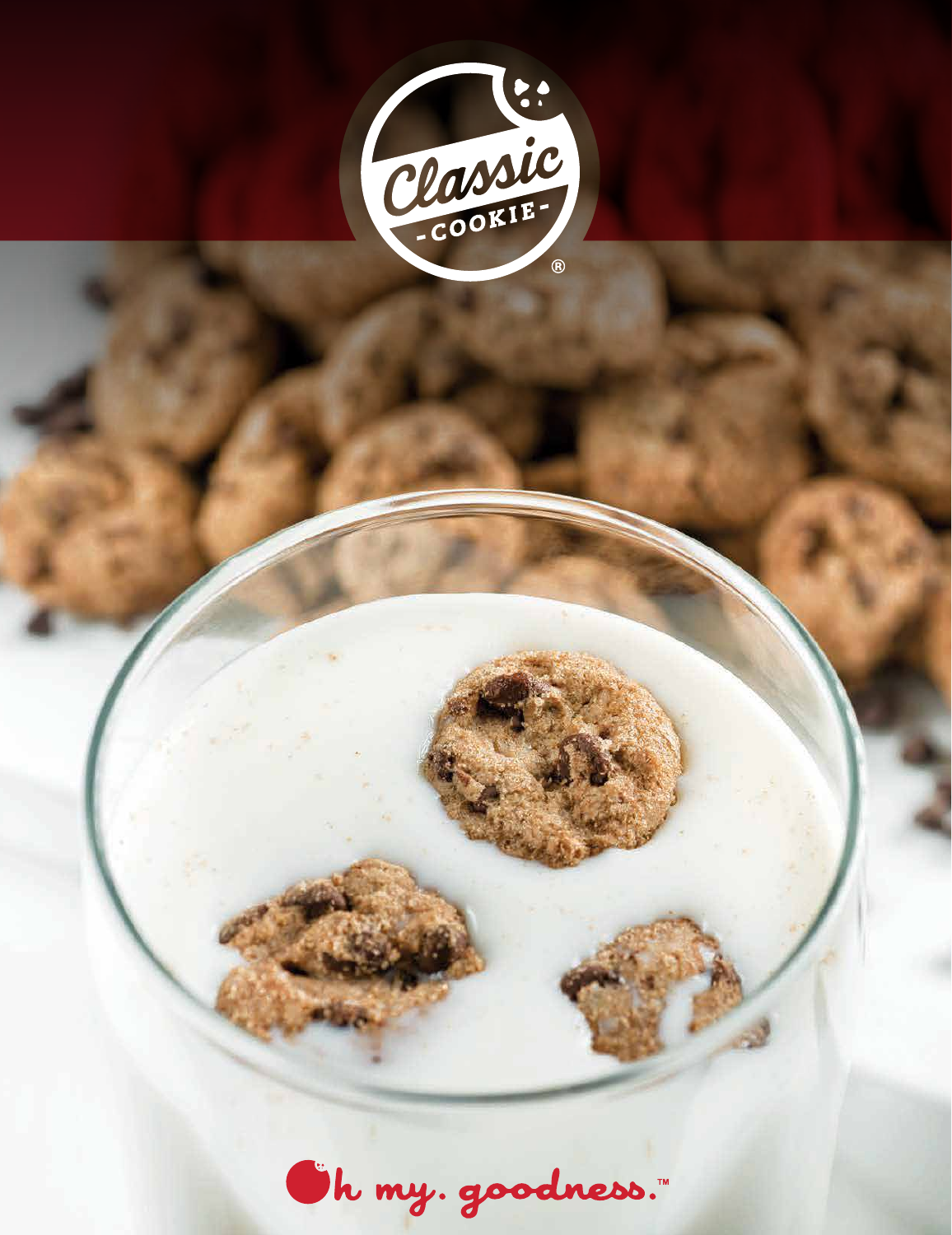

## Brispy, CAU-CNatural & Dangerously Delicious.

**The original Classic Cookie recipe in bite-sized cookies, made with the freshest, all-natural ingredients, and baked to crispy perfection.** 

**REAL BUTTER. REAL CHOCOLATE. REAL GOOD.**



Full of rich chocolate chips, this crispy take on a sweet classic is beyond compare. We dare you. **3001 // \$20.00**



### **CHOCOLATE CHIP DOUBLE CHOCOLATE CHIP**

Chocolate chips unite with smooth, rich cocoa to create this decadent chocolate cookie. Chocolate lovers beware. **3006 // \$20.00**

**Each bag will contain approximately TWO 7 oz. bags for 14oz. of Classic Cookie Minis. Each bag will contain approximately TWO 7 oz. bags for 14oz. of Classic Cookie Minis.**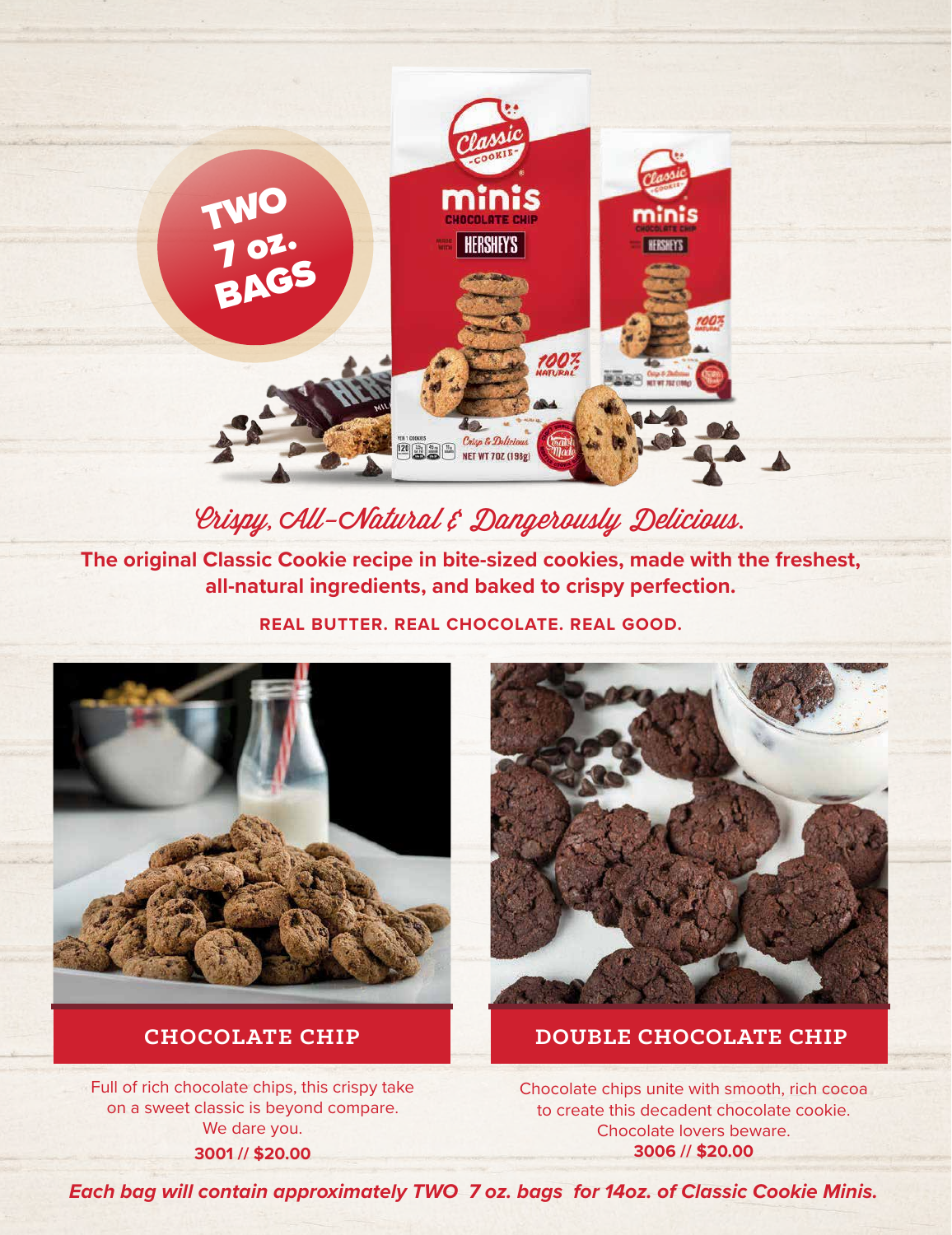

#### **HEATH BUTTER TOFFEE WITH**

The original Classic Cookie recipe filled with pieces of butter toffee Heath<sup>®</sup> candy. Your dreams have come true! **3008 // \$20.00**



#### **WHITE CHOCOLATE MACADAMIA**

Rich white chocolate mixed together with lightly roasted macadamia nuts create the most amazing flavor. Get ready to go nuts. **3009 // \$20.00**



**PEANUT BUTTER WITH** COOCY

Our peanut butter Classic Cookie® mini is the King of all, with crowns of Reese's® peanut butter chips through and through. Bow down Reese's® lovers. **3013 // \$20.00**



**BUTTERSCOTCH PECAN**

A sweet, buttery cookie filled with rich butterscotch chips and toasted pecans. So real they are unreal! **3021 // \$20.00**

**Each bag will contain approximately TWO 7 oz. bags for 14oz. of Classic Cookie Minis. Each bag will contain approximately TWO 7 oz. bags for 14oz. of Classic Cookie Minis.**